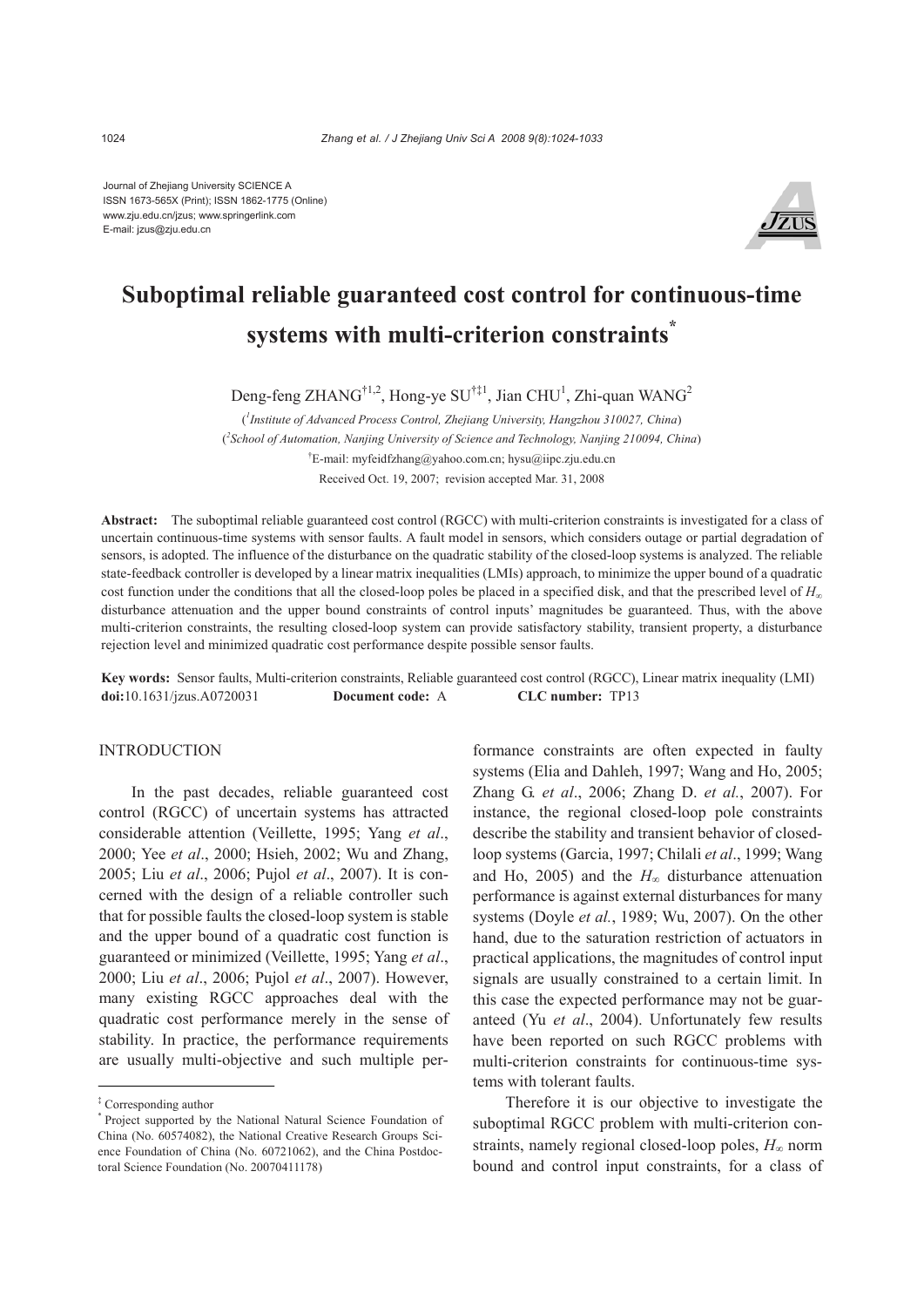uncertain continuous-time systems subject to sensor faults. In view of possible sensor faults as well as the saturation of actuators, we first prove that the quadratic stability is not affected by disturbance signals. Then a state-feedback RGCC law with the above multi-criterion constraints is derived by linear matrix inequality (LMI) techniques. Finally, based on the parameterized representation, a convex optimization problem is formulated to minimize the upper bound of the quadratic cost performance index, and the corresponding suboptimal RGCC controller is obtained.

The paper is organized as follows. After the problem formulation in Section 2, the sufficient conditions and corresponding suboptimal RGCC controller design strategy with the multiple constraints are presented in Section 3. Simulative examples are provided in Section 4 to illustrate the validity of the proposed method. Finally, the concluding remarks are given in Section 5.

Notations:  $\mathbb{R}^n$  and  $\mathbb{R}^{n \times m}$  denote, respectively, the *n*-dimensional Euclidean space and the set of *n*×*m* real matrices. The superscript 'T' denotes matrix transpose. *I* and **0** are unit matrix and zero matrix of appropriate dimensions, respectively. diag{…} denotes a blockdiagonal matrix. The notation *P*>**0** (respectively, *P*≥**0** and  $P \le 0$  for  $P \in \mathbb{R}^{n \times m}$  means that the matrix P is real symmetric positive definite (respectively, nonnegative definite and negative definite). Λ(*A*) represents the eigenvalues of matrix *A*. In symmetric block matrices, we use '\*' as an ellipsis for terms that are induced by symmetry.

### PROBLEM FORMULATION

Consider a class of uncertain continuous-time systems with faults:

$$
\begin{cases}\n\dot{\mathbf{x}}(t) = (A + \Delta A(t))\mathbf{x}(t) + \mathbf{B}\mathbf{u}^{\mathrm{f}}(t) + \mathbf{D}_{\mathrm{I}}\mathbf{w}(t), \\
y(t) = \mathbf{C}\mathbf{x}(t) + \mathbf{D}_{\mathrm{2}}\mathbf{w}(t),\n\end{cases}
$$
\n(1)

where  $x(t) \in \mathbb{R}^n$  is the state vector,  $u^f(t) = [u_1^f(t)]$ ,  $u_2$ <sup>f</sup>(*t*), …,  $u_i$ <sup>f</sup>(*t*), …,  $u_p$ <sup>f</sup>(*t*)]<sup>T</sup> ∈  $\mathbb{R}^p$  is the control input vector indicating possible sensor faults,  $y(t) \in \mathbb{R}^d$  is the controlled output vector, and  $w(t) \in \mathbb{R}^k$  is the norm-bounded exogenous disturbance and is integrable;  $A$ ,  $B$ ,  $C$ ,  $D_1$  and  $D_2$  are known real constant

matrices of appropriate dimensions. The matrix Δ*A*(*t*) represents parametric perturbations of the following form (Wang and Ho, 2005):

$$
\Delta A(t) = HF(t)E, \quad F(t)F^{T}(t) \le I, \qquad (2)
$$

where  $H$  and  $E$  are known constant matrices describing the structure of the uncertainty. For clarity, set  $\Delta A := \Delta A(t)$ ,  $F := F(t)$  throughout the rest of this paper.

For the simplicity of research and without loss of generality, we assume that the states of system Eq.(1) are measurable by sensors for state-feedback control, the measurement of the sensor is equal to the corresponding state in the normal case, and the dynamics of actuators is neglected except for the saturation.

With respect to the control input  $\boldsymbol{u}^{\text{f}}(t)$ , when the state-feedback control law is applied to system Eq.(1), the following fault model similar to that in (Zhang D. *et al*., 2007) is adopted for this study:

$$
\begin{cases}\n\boldsymbol{u}^{\mathrm{f}}(t) = \boldsymbol{G}\boldsymbol{x}^{\mathrm{f}}(t) = \boldsymbol{G}\boldsymbol{M}(t)\boldsymbol{x}(t), \\
\boldsymbol{x}^{\mathrm{f}}(t) = \left[x_1^{\mathrm{f}}(t), x_2^{\mathrm{f}}(t), \cdots, x_i^{\mathrm{f}}(t), \cdots, x_n^{\mathrm{f}}(t)\right]^{\mathrm{T}} \quad (3) \\
= \boldsymbol{M}(t)\boldsymbol{x}(t),\n\end{cases}
$$

where  $G \in \mathbb{R}^{p \times n}$  is the designed feedback gain matrix,  $M(t)$ =diag{ $m_1(t)$ ,  $m_2(t)$ ,  $\cdots$ ,  $m_n(t)$ } $\in \Theta_s$  denotes the sensor fault matrix.  $\Theta_s = \{M(t) | M(t) \neq 0, m_{Li} \leq m_i(t) \leq m_{Ui}$ ,  $i=1, 2, \dots, n$  is the set of sensor fault matrices, where 0≤*m*<sub>Li</sub>≤1, 1≤*m*<sub>U*i*</sub><∞ are known constants and assumed to be known *a priori*.  $x_i^f(t)=m_i(t)x_i(t)$ ,  $u_i^f(t)=g_ix^f(t)=$  $g_i M(t) x(t)$ , where  $g_i$  is the *i*th row vector of matrix *G*. Then the closed-loop system with faults is given by

$$
\begin{cases}\n\dot{x}(t) = [A + \Delta A + \textbf{BGM}(t)]x(t) + D_1w(t) \\
= [A_c + \Delta A]x(t) + D_1w(t) \\
= \overline{A}_c x(t) + D_1w(t), \\
y(t) = Cx(t) + D_2w(t),\n\end{cases} (4)
$$

where  $A_c = A + \textbf{BGM}(t), \overline{A}_c = A_c + \Delta A$ .

**Remark 1** The above fault element *mi*(*t*) represents the time-varying sensor fault.  $m_i(t)=1$  means that the *i*th sensor is normal, and corresponds to the normal case  $x_i^f(t)=x_i(t)$  and  $u_i^f(t)=u_i(t)$ . If  $m_i(t)=0$  or has other values, the corresponding sensor would be a total failure or partial degradation failure case.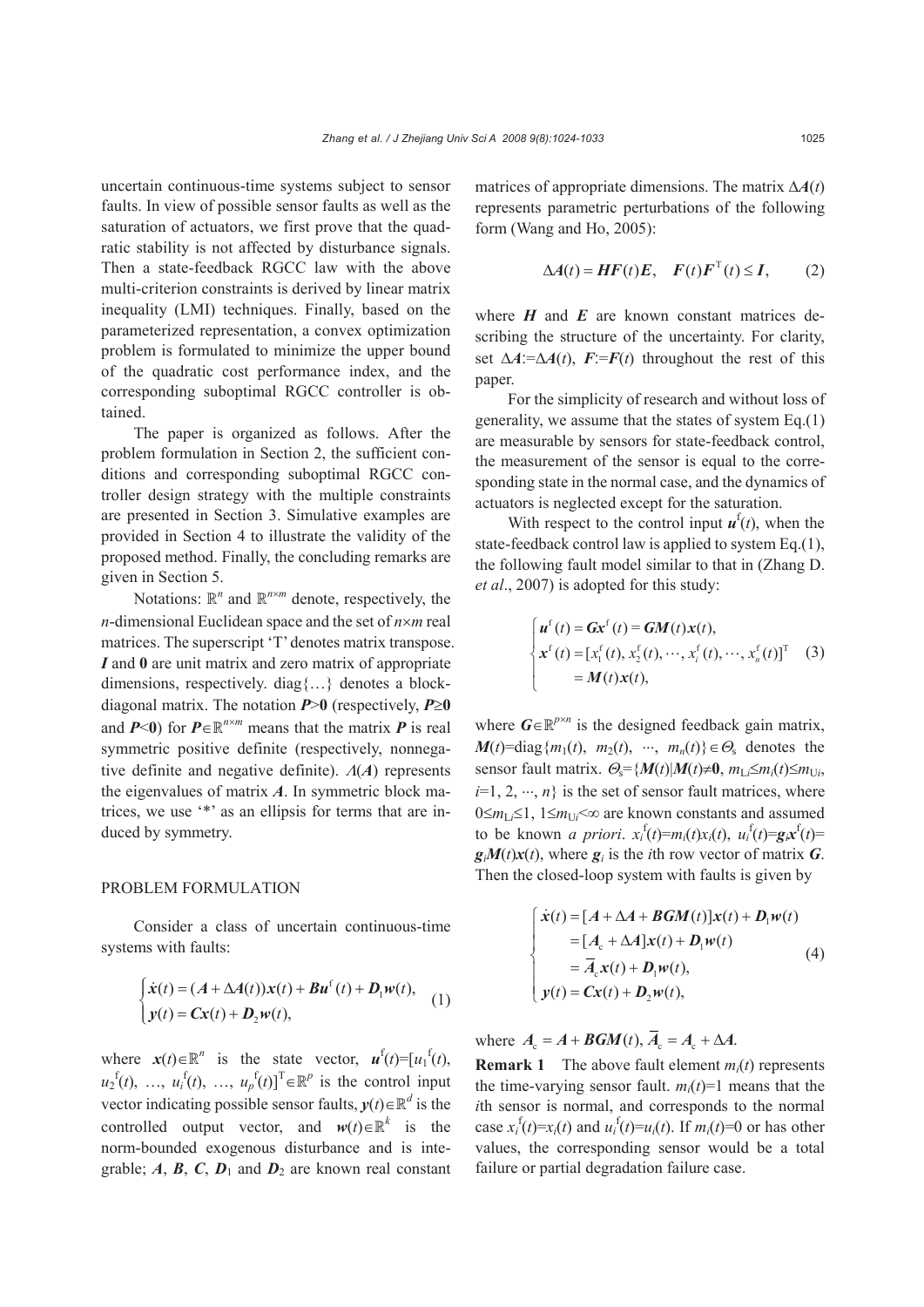The decomposition of fault function  $M(t)$  in the fault model Eq.(3) is given below, which will be used for our main results.

Define  $M_0$ =diag ${m_{01}, m_{02}, \dots, m_{0n}}$ ,  $L$ =diag ${l_1, l_2}$  $\cdots$ ,  $l_n$ ,  $\mathbf{Z}(t) = \text{diag}\{z_1(t), z_2(t), \cdots, z_n(t)\}\$ , where  $m_0 =$  $(m_{U_i} + m_{L_i})/2$ ,  $l_i = (m_{U_i} - m_{L_i})/(m_{U_i} + m_{L_i})$ ,  $z_i(k) = [m_i(t) - m_{U_i}]/2$  $m_{0i}/m_{0i}$ , *i*=1, 2, …, *n*. We then have

$$
\begin{cases}\nM(t) = M_0 + M_0 Z(t), \\
M_0 > 0, \quad L > 0, \quad Z^{\mathrm{T}}(t) Z(t) \le L^{\mathrm{T}} L \le I.\n\end{cases} (5)
$$

For the closed-loop system Eq.(4), the quadratic cost function associated with this system is

$$
J = \int_0^\infty [\mathbf{x}^{\mathrm{T}}(t)\mathbf{Q}\mathbf{x}(t) + (\mathbf{u}^{\mathrm{f}}(t))^{\mathrm{T}} \mathbf{R}\mathbf{u}^{\mathrm{f}}(t)] dt
$$
  
\n
$$
= \int_0^\infty \mathbf{x}^{\mathrm{T}}(t)[\mathbf{Q} + (\mathbf{G}\mathbf{M}(t))^{\mathrm{T}} \mathbf{R}\mathbf{G}\mathbf{M}(t)]\mathbf{x}(t) dt \quad (6)
$$
  
\n
$$
= \int_0^\infty \mathbf{x}^{\mathrm{T}}(t)\tilde{\mathbf{R}}\mathbf{x}(t) dt,
$$

where  $\tilde{R} = Q + (GM(t))^T RGM(t)$ ,  $Q \ge 0$  and  $R > 0$  are given weighting matrices.

In our study, first of all we design the gain matrix *G* to assign all the closed-loop poles into an expected circular region  $\Phi(-q, r)$  centered at the point (−*q*, 0) with radius  $0 \le r \le q$ , i.e.,  $A(A_c + \Delta A) \subset \Phi(-q, r)$ . Thus the system Eq.(4) would be stable and have a certain transient behavior. Then, taking the saturation of actuators and the energy limit into account, the *i*th control input  $u_i^f(t)$  is restricted by

$$
|u_i^f(t)| \leq \sqrt{\alpha_i}
$$
,  $0 < \alpha_i < \infty$ ,  $i = 1, 2, ..., p$ , (7)

where  $\alpha_i$  is a known constant. Next, to attenuate the impact of exogenous disturbance, the level of *H*<sup>∞</sup> disturbance rejection of the closed-loop system is constrained within a given bound. To this end, the suboptimal RGCC problem considered in this paper is to determine the gain matrix *G* such that the following performance constraints hold for the closed-loop system Eq.(4) with sensor faults:

(a) The closed-loop poles are constrained to lie within the specified disk, i.e.,  $\Lambda(A_c + \Delta A) \subset \Phi(-q, r)$ ;

(b) The *H*∞ norm of the disturbance transfer matrix  $H(s)$  from  $w(t)$  to  $y(t)$  satisfies the constraint

$$
\left\|H(s)\right\|_{\infty} \leq \gamma,\tag{8}
$$

where  $\| H(s) \|_{\infty} := \sup \{ \sigma_{\max} (H(s)) \}$  and  $\sigma_{\max} (H(s))$ denotes the largest singular value of  $H(s)$ ,  $\gamma$  is a given positive constant;

(c) The control input constraint Eq.(7) is met;

(d) The upper bound of quadratic cost function Eq.(6) is minimized.

In this paper, we will solve the RGCC problem according to the multi-objective optimization strategy and LMI techniques (Boyd *et al*., 1994).

## MAIN RESULTS

**Proposition 1** The system Eq.(4) is said to be reliable and quadratically stable for the cost function Eq.(6), if there exists a control gain matrix *G* associated with matrix *P*>**0** such that the following matrix inequality

$$
\overline{A}_{c}^{T} \boldsymbol{P} + \boldsymbol{P} \overline{A}_{c} + \boldsymbol{Q} + (\boldsymbol{G} \boldsymbol{M}(t))^{T} \boldsymbol{R} \boldsymbol{G} \boldsymbol{M}(t) < \boldsymbol{0} \qquad (9)
$$

holds. Meanwhile, the closed-loop quadratic cost function Eq.(6) satisfies

$$
J < \mathbf{x}^{\mathrm{T}}(0)\mathbf{P}\mathbf{x}(0),\tag{10}
$$

where  $x(0)$  is the initial state. **Proof** The Lyapunov function candidate

$$
V(t) = \mathbf{x}^{\mathrm{T}}(t)\mathbf{P}\mathbf{x}(t) + \int_0^t \delta \mathbf{w}^{\mathrm{T}}(\tau)\mathbf{w}(\tau) d\tau
$$

is positive definite, where  $\delta$  is a small enough scalar. Then we have  $V(0)=x^{T}(0)Px(0)$ . The corresponding differential of the Lyapunov function is given by

$$
\dot{V}(t) = \dot{\mathbf{x}}^{\mathrm{T}}(t)\mathbf{P}\mathbf{x}(t) + \mathbf{x}^{\mathrm{T}}(t)\mathbf{P}\dot{\mathbf{x}}(t) + \delta \mathbf{w}^{\mathrm{T}}(t)\mathbf{w}(t) - \delta \|\mathbf{w}(0)\|^2
$$

$$
= \begin{bmatrix} \mathbf{x} \\ \mathbf{w} \end{bmatrix}^{\mathrm{T}} \begin{bmatrix} \overline{A}_{\mathrm{c}}^{\mathrm{T}} \mathbf{P} + \mathbf{P}\overline{A}_{\mathrm{c}} & \mathbf{P}\mathbf{D} \\ \mathbf{D}^{\mathrm{T}} \mathbf{P} & \delta \mathbf{I} \end{bmatrix} \begin{bmatrix} \mathbf{x} \\ \mathbf{w} \end{bmatrix} - \delta \|\mathbf{w}(0)\|^2.
$$

If Eq.(9) holds, then

$$
\overline{A}_{c}^{T} \boldsymbol{P} + \boldsymbol{P} \overline{A}_{c} - \boldsymbol{P} \boldsymbol{D} \boldsymbol{D}^{T} \boldsymbol{P} / \delta + \boldsymbol{Q} + (\boldsymbol{G} \boldsymbol{M}(t))^{T} \boldsymbol{R} \boldsymbol{G} \boldsymbol{M}(t) < \boldsymbol{0}
$$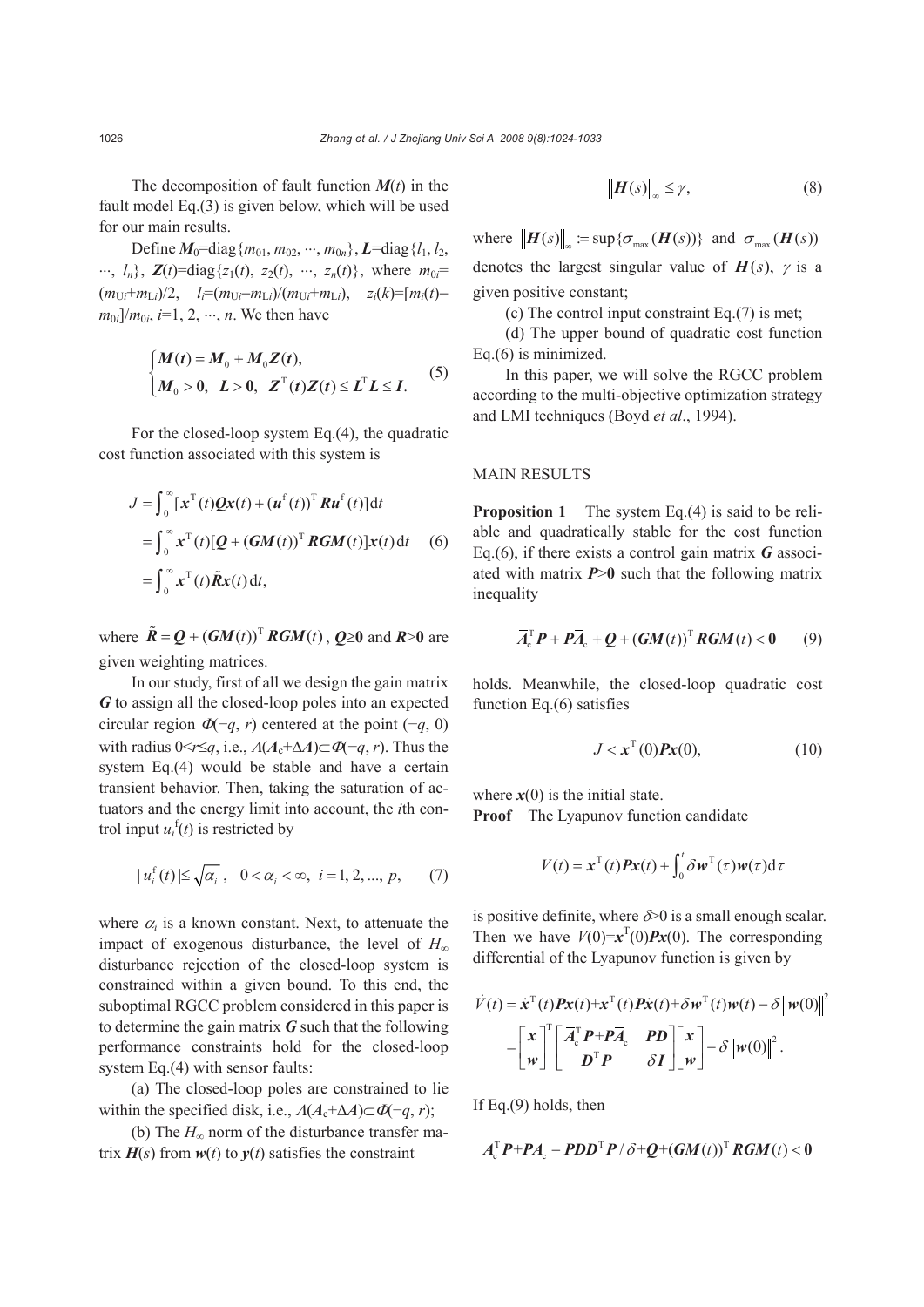is true. It follows from the Schur complement (Pujol *et al*., 2007) that

$$
\begin{bmatrix}\n\overline{A}_{c}^{\mathrm{T}}P + P\overline{A}_{c} + Q + (GM(t))^{\mathrm{T}}RGM(t) & PD \\
D^{\mathrm{T}}P & \delta I\n\end{bmatrix} < 0
$$
\n
$$
\Rightarrow \begin{bmatrix}\n\overline{A}_{c}^{\mathrm{T}}P + P\overline{A}_{c} & PD \\
D^{\mathrm{T}}P & \delta I\n\end{bmatrix} < \begin{bmatrix}\n-Q - (GM(t))^{\mathrm{T}}RGM(t) & 0 \\
0 & 0\n\end{bmatrix}.
$$

That means

$$
\dot{V}(t) < \begin{bmatrix} x \\ w \end{bmatrix}^{\text{T}} \begin{bmatrix} -Q - (GM(t))^{\text{T}} RGM(t) & 0 \\ 0 & 0 \end{bmatrix} \begin{bmatrix} x \\ w \end{bmatrix} \tag{11} = -x^{\text{T}}[Q + (GM(t))^{\text{T}} RGM(t)]x < 0.
$$

According to the Lyapunov theory and quadratic stability concept mentioned in (Garcia, 1997), system Eq.(4) is reliable and quadratically stable and  $V(t)$  is monotonously convergent with  $V(t) \le V(0) = x^T(0)Px(0)$ as well as  $x^{\text{T}}(t)Px(t) \le x^{\text{T}}(0)Px(0)$ .

Moreover, from Eq.(11) we have  $-\dot{V}(t)$  >  $x^T$ [Q +  $(GM(t))^T$  *RGM*(*t*)] $x$ . Integrating both sides of the above inequality from 0 to  $\infty$  and using the system stability yield

$$
J = \int_0^\infty x^{\mathrm{T}}(t) \tilde{R}x(t) \, \mathrm{d}t < V(0) = x^{\mathrm{T}}(0) P x(0). \quad (12)
$$

This ends the proof.

**Remark 2** Many existing results (Garcia, 1997; Yu *et al*., 2004; Pujol *et al*., 2007) seldom discuss the quadratic stability of systems with disturbance input. The above proof indicates that the disturbance  $w(t)$ does not affect the quadratic stability of the closed-loop system.

To remove the dependence on the initial state in Eq.(12), we adopt the deterministic approach (Chen *et al*., 2004) in this paper. Suppose that the initial state of the system  $Eq.(1)$  is arbitrary but belongs to the set  $N = \{x(0) \in \mathbb{R}^n | x(0) = Uv, U \neq 0, v^T v \le 1\}$ , where *U* is a given matrix. The quadratic cost bound in Eq.(12) then leads to

$$
\begin{cases}\nJ < \mathbf{x}^{\mathrm{T}}(0)P\mathbf{x}(0) \le \lambda_{\max}(U^{\mathrm{T}} P U), \\
\lambda := \sup_{P} [\lambda_{\max}(U^{\mathrm{T}} P U)],\n\end{cases} \tag{13}
$$

where  $\lambda_{\text{max}}(\cdot)$  denotes the maximum eigenvalue of the matrix. Then we have  $x^{T}(t)Px(t) \leq x^{T}(0)Px(0) \leq \lambda$  based on Proposition 1.

As for the constraint Eq.(7) of the *i*th control input signal, we have

$$
|u_i^{\mathrm{f}}(t)| \leq \sqrt{\alpha_i} \Longrightarrow |g_i M(t) x(t)| \leq \sqrt{\alpha_i}
$$

when the sensor failure occurred. Then it follows that

$$
|u_i^{\mathrm{f}}(t)|^2 = |g_i M(t)x(t)|^2 = |g_i M(t)P^{-1/2}P^{1/2}x(t)|^2
$$
  
\n
$$
\leq ||g_i M(t)P^{-1/2}||^2 \cdot ||P^{1/2}x(t)||^2
$$
  
\n
$$
\leq g_i M(t)P^{-1}M^{\mathrm{T}}(t)g_i^{\mathrm{T}}x^{\mathrm{T}}(t)Px(t)
$$
  
\n
$$
\leq \lambda g_i M(t)P^{-1}M^{\mathrm{T}}(t)g_i^{\mathrm{T}}.
$$
 (14)

So, if the inequality  $\lambda g_i M(t) P^{-1} M^{T}(t) g_i^{T} \leq \alpha_i$ holds, the constraint Eq.(7) is met. Therefore, we have the following inequality on the control input  $\mathbf{u}^f(t)$  of faulty systems:

$$
\lambda GM(t)P^{-1}M^{T}(t)G^{T} < X,
$$
\n(15)

where matrix  $X > 0$  with  $X_{ii} \leq \alpha_i$  (*i*=1, 2, …, *p*),  $X_{ii}$  denotes the *i*th diagonal elements of *X*. The inequality Eq.(15) ensures that the variation of control inputs' amplitudes is within the given constraints. *X* can be determined by many methods such as the LMI technique (Boyd *et al.*, 1994) and the technique introduced in (Zhang D. *et al*., 2007).

**Lemma 1** (Cao *et al*., 2004) Given matrices *A*, *H* and *E* of appropriate dimensions and *A* is symmetric, then  $A+HFE+E^{T}F^{T}H^{T}$ <0 for all *F* satisfying  $FF^{T} \leq I$ , if and only if there exists a scalar  $\varepsilon > 0$  such that  $A + \varepsilon H H^{T} + \varepsilon^{-1} E^{T} E < 0$ .

**Lemma 2** (Zhang D. *et al*., 2007) Suppose that *S*=diag $\{s_1, s_2, ..., s_n\}$  is a time-varying diagonal matrix with  $S^{T}S \leq W^{T}W$ , where  $W>0$  is a known diagonal matrix.  $\mathbf{R}_1$  and  $\mathbf{R}_2$  are matrices of appropriate dimensions. Then for any scalar  $\varepsilon > 0$ , the inequality  $R_1 S R_2$ +  $R_2$ <sup>T</sup> $SR_1$ <sup>T</sup> $\leq \varepsilon R_1 W R_1$ <sup>T</sup> $+ \varepsilon^{-1} R_2$ <sup>T</sup> $WR_2$  holds.

**Theorem 1** Consider the system Eq.(1) and cost function Eq.(6) in the sensor fault case, for the given constraints (a), (b) and (c), if there exist matrices  $S>L>0$ , *Y* and scalars  $\epsilon > 0$ ,  $\lambda > 0$ , such that the following LMIs Eqs. $(16)$  ~  $(18)$  hold,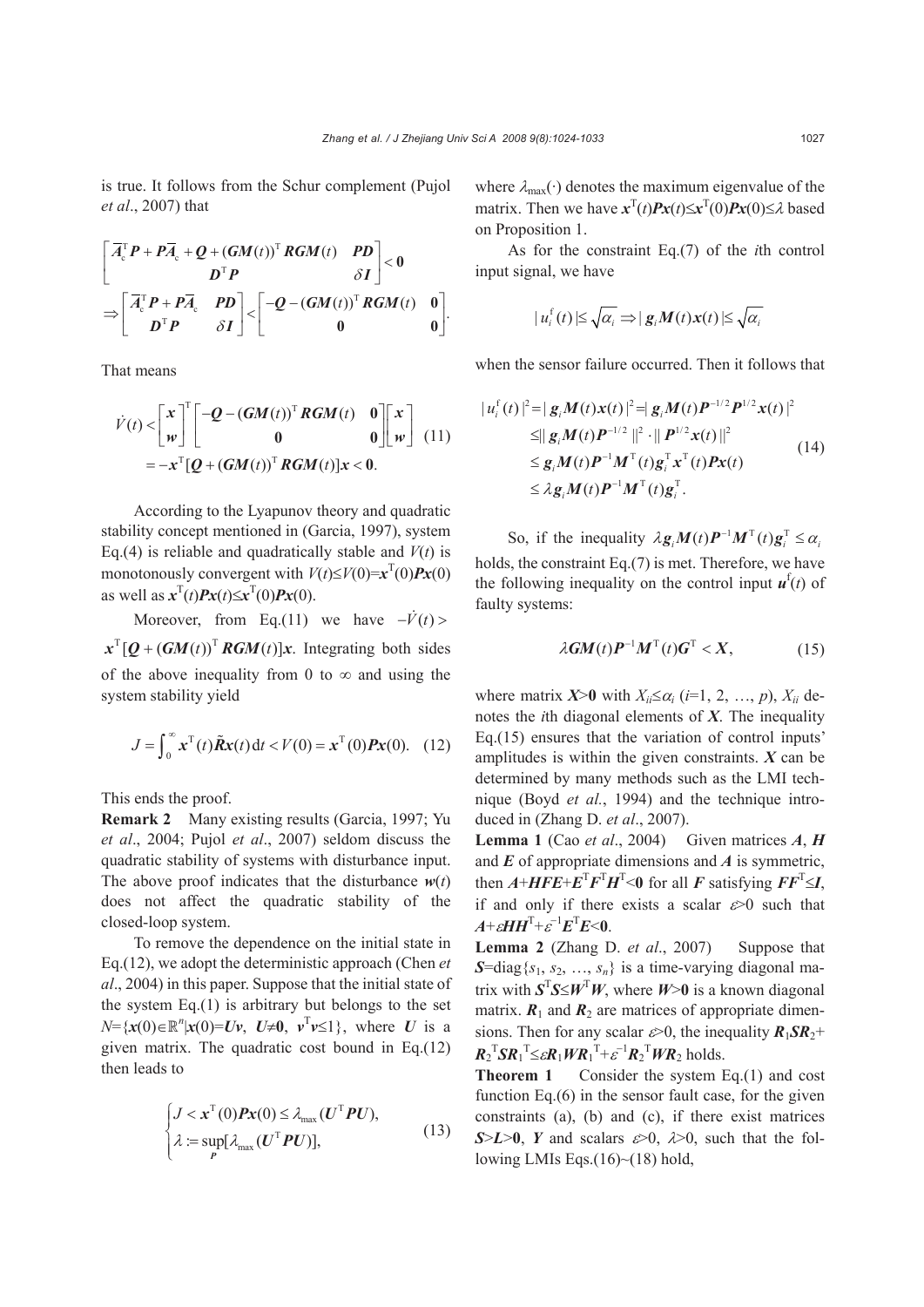|                                                                          | $\begin{bmatrix} -I & U^{\mathrm{T}} \\ U & -S \end{bmatrix} < 0,$ |              | (16)                                                 |                         | $*$<br>$-X$<br>$\pmb{Y}^{\text{T}}$<br>$-S$<br>$\boldsymbol{Y}^\text{T}$<br>$\bf{0}$ | $\ast$<br>$\ast$<br>$0 - S$<br>$S \qquad 0$ | $\ast$<br>$\ast$<br>$*$<br>$-L^{-1}$ | < 0,             |      | (17) |
|--------------------------------------------------------------------------|--------------------------------------------------------------------|--------------|------------------------------------------------------|-------------------------|--------------------------------------------------------------------------------------|---------------------------------------------|--------------------------------------|------------------|------|------|
| $-r^2S$                                                                  | $\ast$                                                             |              | $\ast$                                               | *                       | $\ast$                                                                               | $\ast$                                      | $\ast$                               | $\ast$           |      |      |
| $\lambda \bm{D}_{\!\scriptscriptstyle 1}^{\scriptscriptstyle\mathrm{T}}$ | $-\lambda \gamma^2 I$                                              | $*$          | $\ast$                                               | $\ast$                  | $\ast$                                                                               | $\ast$                                      | $\ast$                               | $\ast$           |      |      |
| CS                                                                       | $\lambda \bm{D}_2$                                                 | $-\lambda I$ | $\ast$                                               | *                       | $\ast$                                                                               | $\ast$                                      | $\ast$                               | $\ast$           |      |      |
| $(A+qI)S + BY$                                                           | $\overline{\mathbf{0}}$                                            | $\bf{0}$     | $\varepsilon H H^{T}-S$                              | $\ast$                  | $\ast$                                                                               | $\ast$                                      | $\ast$                               | $\ast$           |      |      |
| $\boldsymbol{S}$                                                         | $\boldsymbol{0}$                                                   | $\bf{0}$     | $\bf{0}$                                             | $-\lambda(r^2Q)^{-1}$ * |                                                                                      | $*$                                         | $\ast$                               | $\ast$           | < 0, | (18) |
| Y                                                                        | $\bf{0}$                                                           | $\bf{0}$     | $\bf{0}$                                             | $\bf{0}$                | $-\lambda(r^2R)^{-1}$                                                                | $*$                                         | $\ast$                               | $\ast$           |      |      |
| $\boldsymbol{0}$                                                         | $\bf{0}$                                                           | $\bf{0}$     | $\boldsymbol{Y}^{\text{T}}\boldsymbol{B}^{\text{T}}$ | $\bf{0}$                | $\boldsymbol{Y}^{\text{T}}$                                                          | $-S$                                        | $\ast$                               | $\ast$           |      |      |
| $\boldsymbol{S}$                                                         | $\bf{0}$                                                           | $\bf{0}$     | $\bf{0}$                                             | $\bf{0}$                | $\bf{0}$                                                                             | $\bf{0}$                                    | $-L^{-1}$                            | $\ast$           |      |      |
| ES                                                                       | $\bf{0}$                                                           | $\bf{0}$     | $\bf{0}$                                             | $\boldsymbol{0}$        | $\boldsymbol{0}$                                                                     | $\bf{0}$                                    | $\boldsymbol{0}$                     | $-\varepsilon I$ |      |      |

where  $U, X \geq 0$ ,  $O$  and  $R$  are known constant matrices. Then for all admissible uncertainties and possible faults  $M(t)$ , the closed-loop system Eq.(4) with a reliable guaranteed cost controller

$$
u^{f}(t) = Gx^{f}(t) = YS^{-1}M_{0}^{-1}x^{f}(t)
$$
 (19)

is quadratically stable with constraints (a), (b) and (c), and the corresponding closed-loop quadratic cost function *J* is with  $J \leq (q/r^2)\lambda$ .

**Proof** First of all, from the Bound Real Lemma (Doyle *et al*., 1989) and Proposition 1, we can prove that if the following inequalities

$$
\begin{cases}\n(\overline{A}_{\mathrm{c}} + q\mathbf{I})^{\mathrm{T}} \mathbf{P}(\overline{A}_{\mathrm{c}} + q\mathbf{I}) - r^2 \mathbf{P} + r^2 \widetilde{\mathbf{R}} + \mathbf{C}^{\mathrm{T}} \mathbf{C} \\
+ (\mathbf{P} \mathbf{D}_{\mathrm{1}} + \mathbf{C}^{\mathrm{T}} \mathbf{D}_{2}) (r^2 \mathbf{I} - \mathbf{D}_{2}^{\mathrm{T}} \mathbf{D}_{2})^{-1} (\mathbf{D}_{\mathrm{1}}^{\mathrm{T}} \mathbf{P} + \mathbf{D}_{2}^{\mathrm{T}} \mathbf{C}) < \mathbf{0}, \\
r^2 \mathbf{I} - \mathbf{D}_{2}^{\mathrm{T}} \mathbf{D}_{2} > \mathbf{0},\n\end{cases}
$$
\n(20)

hold for all possible faults  $M(t)$ , then system Eq.(4) is quadratically stable meeting the constraints (a) and (b), and the closed-loop cost function Eq.(6) satisfies  $J \leq x^T(0) (q/r^2) P x(0)$ . Based on Eq.(13), if inequality *U*T *PU*−*λI*<**0** holds, we can conclude that *J*<(*q*/*r*<sup>2</sup>) $λ_{\text{max}}$ (*U*<sup>T</sup>*PU*)<(*q*/*r*<sup>2</sup>) $λ$ . With the Schur complement, Eq.(16) is equivalent to  $U^T P U - \lambda I < 0$ 

by letting  $S=\lambda P^{-1}$ .

Next, according to the Schur complement, the inequalities in Eq.(20) are equivalent to

$$
\begin{bmatrix} r^2 \tilde{R} - r^2 P & * & * & * \\ D_1^T P & -\gamma^2 I & * & * \\ C & D_2 & -I & * \\ P(\bar{A}_{\rm c} + qI) & 0 & 0 & -P \end{bmatrix} < 0.
$$
 (21)

Pre- and post-multiplying the left hand side of the above inequality by matrix  $diag{\sqrt{\lambda P^{-1}, \sqrt{\lambda}I, \sqrt{\lambda}I}}$ .  $\sqrt{\lambda}P^{-1}$ , it follows by the Schur complement that Eq.(22) (see the next page) holds. With the sensor fault decomposition Eq.(5) and the Schur complement, Eq.(22) can be rewritten as Eq.(23). By Lemma 2, if  $\lambda P^{-1}$ >*L* we have Eq.(24). Substituting Eq.(24) into Eq.(23), we can obtain that Eq.(23) must be true if Eq.(25) holds. Dealing with the uncertainty Δ*A* in Eq.(25) by Lemma 1, Eq.(26) is equivalent to Eq.(25) for a scalar  $\varepsilon > 0$ . Let  $\lambda P^{-1} = S$ ,  $GM_0S = Y$ , so Eq.(26) is the inequality Eq.(18).

In terms of the constraint (c), with fault decomposition Eq.(5), converting Eq.(15) into LMI form by the Schur complement and Lemma 2, yields Eq.(27) for  $\lambda \mathbf{P}^{-1} > \mathbf{L}$ .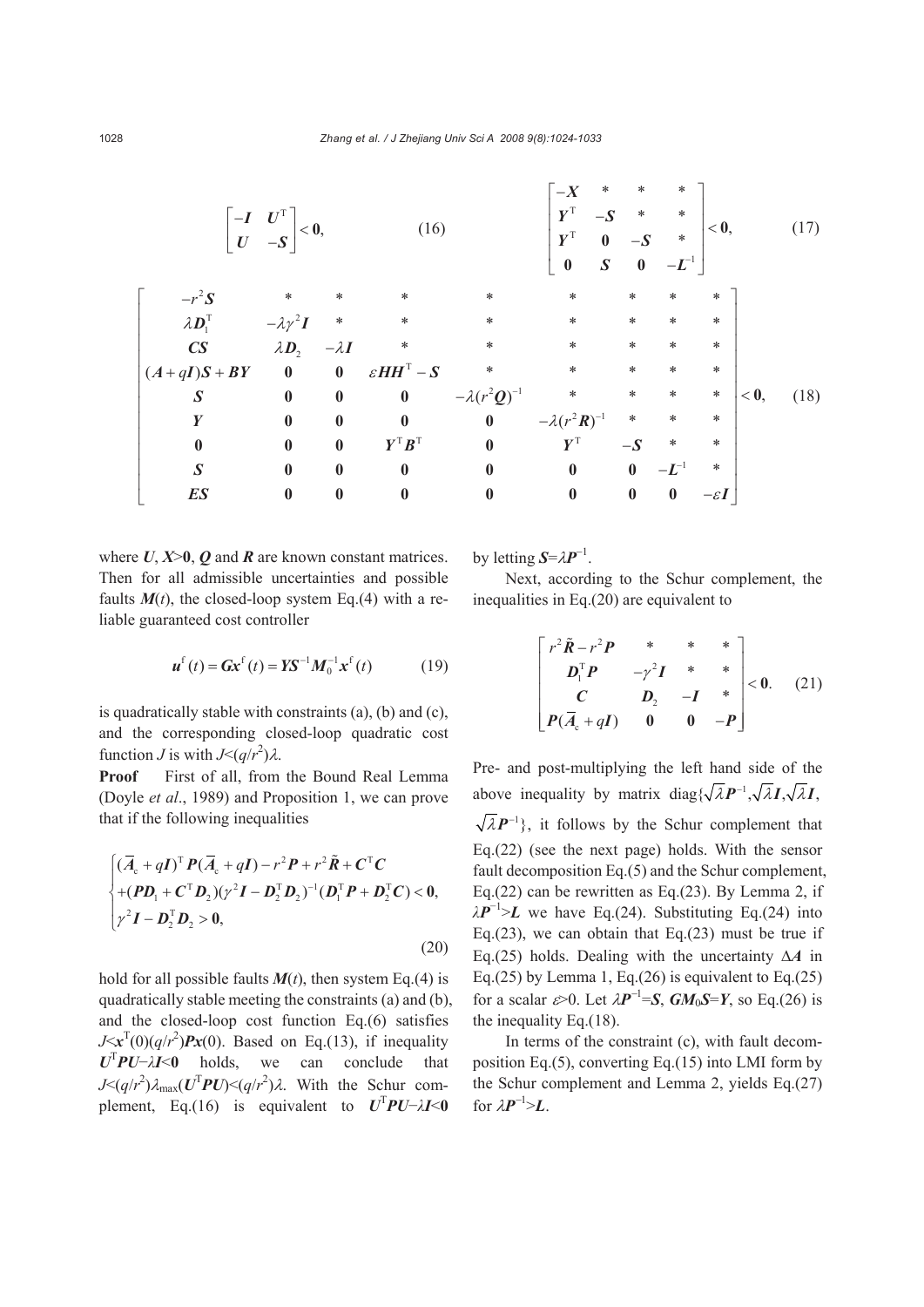| $-\lambda r^2 P^{-1}$<br>$\lambda \bm{D}_{\text{\tiny{l}}}^{\text{\tiny{T}}}$<br>$\lambda CP^{-1}$<br>$\lambda(A+\Delta A+qI+BGM_{0})P^{-1}$<br>$\lambda\textbf{\textit{P}}^{-1}$                                                                                          | $-\lambda r^2 P^{-1}$<br>$\lambda \mathbf{D}_1^{\mathrm{T}}$ $-\lambda r^2 \mathbf{I}$<br>$\lambda CP^{-1}$<br>$\lambda(\overline{A}_{c} + qI)P^{-1}$<br>$\lambda \bm{P}^{-1}$<br>$\lambda GM(t)P^{-1}$<br>$-\lambda r^2 I$<br>$\ast$<br>$\lambda \bm{D}_2$<br>$-\lambda I$<br>$\pmb{0}$<br>$\bf{0}$ | $\lambda \bm{D}_2$<br>$\pmb{0}$<br>$\pmb{0}$<br>$\bf{0}$<br>$\ast$<br>$*$<br>$-\lambda \bm{P}^{-1}$                                            | $\ast$<br>$-\lambda I$<br>$-\lambda P^{-1}$<br>$\pmb{0}$<br>$\pmb{0}$<br>$\pmb{0}$<br>∗<br>$\ast$<br>$\ast$                                                                                                     | $\ast$<br>$\ast$<br>$\ast$<br>$\ast$<br>$-\lambda(r^2Q)^{-1}$<br>$\pmb{0}$<br>$\pmb{0}$<br>$\pmb{0}$<br>*<br>$\vert +$<br>$*$<br>$*$                                                      | *<br>*<br>∗<br>$\ast$<br>$\ast$<br>$-\lambda(r^2 R)^{-1}$<br>$\boldsymbol{0}$<br>$\bf{0}$<br>$\bf{0}$<br>$\lambda \boldsymbol{B} \boldsymbol{G} \boldsymbol{M}_0 \boldsymbol{Z}(t) \boldsymbol{P}^{-1}$<br>$\bf{0}$                                                     | $<\mathbf{0}$<br>$0\quad 0\quad 0$<br>$\bf{0}$<br>$\bf{0}$                                                                                                                                                   | (22)<br>∗<br>∗<br>∗<br>$<\mathbf{0}$<br>∗<br>$\ast$<br>$0 \quad 0$<br>$\ast$          |
|----------------------------------------------------------------------------------------------------------------------------------------------------------------------------------------------------------------------------------------------------------------------------|------------------------------------------------------------------------------------------------------------------------------------------------------------------------------------------------------------------------------------------------------------------------------------------------------|------------------------------------------------------------------------------------------------------------------------------------------------|-----------------------------------------------------------------------------------------------------------------------------------------------------------------------------------------------------------------|-------------------------------------------------------------------------------------------------------------------------------------------------------------------------------------------|-------------------------------------------------------------------------------------------------------------------------------------------------------------------------------------------------------------------------------------------------------------------------|--------------------------------------------------------------------------------------------------------------------------------------------------------------------------------------------------------------|---------------------------------------------------------------------------------------|
| $\lambda GM_0P^{-1}$                                                                                                                                                                                                                                                       | $\bf{0}$<br>$\pmb{0}$<br>$\pmb{0}$<br>$\pmb{0}$                                                                                                                                                                                                                                                      | $\pmb{0}$<br>$\pmb{0}$                                                                                                                         | $-\lambda(r^2Q)^{-1}$<br>$\boldsymbol{0}$                                                                                                                                                                       | $-\lambda(r^2R)^{-1}$                                                                                                                                                                     | $\left\lfloor \ \lambda GM_0 Z(t) P^{-1} \right\rfloor$                                                                                                                                                                                                                 | $\begin{matrix} 0 & 0 & 0 & 0 \end{matrix}$                                                                                                                                                                  | $\bf{0}$                                                                              |
| $\bf{0}$<br>$\mathbf{0}$<br>0<br>$\bf{0}$<br>$\lambda \mathbf{B} \mathbf{G} \mathbf{M}_0 \mathbf{Z}(t) \mathbf{P}^{-1}$<br>$\bf{0}$<br>$\bf{0}$<br>$\bf{0}$<br>$\lambda GM_0Z(t)P^{-1}$                                                                                    | *<br>$\ast$<br>*<br>$\bf{0}$<br>* *<br>∗<br>$\,<\,$<br>$\ast$<br>*<br>$\bf{0}$<br>$\mathbf{0}$<br>$\bf{0}$<br>∗<br>$\mathbf{0}$<br>$\bf{0}$<br>$0 \quad 0$<br>$\pmb{0}$<br>$\boldsymbol{0}$<br>$\boldsymbol{0}$                                                                                      | $\boldsymbol{\lambda}^{2} \boldsymbol{P}^{-1} \boldsymbol{L} \boldsymbol{P}^{-1}$<br>0<br>$\bf{0}$<br>$\boldsymbol{0}$<br>$\bf{0}$<br>$\bf{0}$ | $\bf{0}$<br>$\bf{0}$<br>$\bf{0}$<br>$\bf{0}$<br>$0\quad 0$<br>$0\quad 0$<br>$0 \quad 0$<br>$\bf{0}$<br>$\mathbf{0}$                                                                                             | $\bf{0}$<br>0<br>$\bf{0}$<br>$\boldsymbol{B}\boldsymbol{G}\boldsymbol{M}_{0}\lambda\boldsymbol{P}^{-1}(\boldsymbol{B}\boldsymbol{G}\boldsymbol{M}_{0})^{\mathrm{T}}$<br>$\bf{0}$          | $\bf{0}$<br>$\bf{0}$<br>$\bf{0}$<br>$\bf{0}$<br>$\left[\bm{G}\bm{M}_0\lambda\bm{P}^{-1}(\bm{B}\bm{G}\bm{M}_0)^{\text{T}}\bm{0}-\bm{G}\bm{M}_0\lambda\bm{P}^{-1}\bm{M}_0^{\text{T}}\bm{G}^{\text{T}}\right]$                                                             | $\bf{0}$<br>$\bf{0}$<br>$\bf{0}$<br>$\boldsymbol{0}\quad \boldsymbol{B}\boldsymbol{G}\boldsymbol{M}_{0}\lambda\boldsymbol{P}^{-1}\boldsymbol{M}_{0}^{\mathrm{T}}\boldsymbol{G}^{\mathrm{T}}$<br>$\mathbf{0}$ | (23)<br>(24)                                                                          |
| $-\lambda r^2 P^{-1}$<br>$\lambda \bm{D}_{\!\!1}^{\!\mathrm{T}}$<br>$\lambda CP^{-1}$<br>$\lambda(A+\Delta A+qI+BGM_0)P^{-1}$<br>$\lambda \bm{P}^{-1}$<br>$\lambda$ GM $_{0}P^{-1}$<br>$\bf{0}$<br>$\lambda \bm{P}^{-1}$                                                   | $-\lambda r^2 I$<br>$\bf{0}$<br>$\boldsymbol{0}$<br>$\bf{0}$<br>$\bf{0}$<br>$\bf{0}$                                                                                                                                                                                                                 | *<br>$\ast$<br>$\lambda D_2$ $-\lambda I$<br>$\bf{0}$<br>$\boldsymbol{0}$<br>$\bf{0}$<br>$\pmb{0}$<br>$\bf{0}$                                 | *<br>∗<br>∗<br>$-\lambda \bm{P}^{-1}$<br>$\pmb{0}$<br>$\bf{0}$<br>$\bf{0}$                                                                                                                                      | *<br>*<br>∗<br>$*$<br>$-\lambda(r^2Q)^{-1}$<br>$\pmb{0}$<br>$\lambda \boldsymbol{P}^{-1} \boldsymbol{M}_{0}^{\text{T}} \boldsymbol{G}^{\text{T}} \boldsymbol{B}^{\text{T}}$ 0<br>$\bf{0}$ | *<br>*<br>$\ast$<br>$\ast$<br>$-\lambda(r^2R)^{-1}$<br>$\lambda \boldsymbol{P}^{-1} \boldsymbol{M}_{0}^{\mathrm{T}} \boldsymbol{G}^{\mathrm{T}}$ $-\lambda \boldsymbol{P}^{-1}$<br>$\bf{0}$                                                                             | *<br>*<br>*<br>*<br>*<br>*<br>*<br>$\ast$<br>*<br>$\ast$<br>$-\boldsymbol{L}^{\!-1}$<br>$\pmb{0}$                                                                                                            | < 0<br>(25)                                                                           |
| $-\lambda r^2 P^{-1}$<br>$\lambda\bm{D}_{\!\scriptscriptstyle 1}^{\!\scriptscriptstyle\mathrm{T}}$<br>$\lambda CP^{-1}$<br>$\lambda(A+\Delta A+qI+BGM_0)P^{-1}$<br>$\lambda \bm{P}^{-1}$<br>$\lambda GM_0P^{-1}$<br>$\bf{0}$<br>$\lambda \bm{P}^{-1}$<br>$\lambda EP^{-1}$ | $\ast$<br>$\ast$<br>$-\lambda r^2 I$<br>$\ast$<br>$\lambda \bm{D}_{\!\scriptscriptstyle 2}$<br>$-\lambda I$<br>$\bf{0}$<br>$\boldsymbol{0}$<br>$\pmb{0}$<br>$\bf{0}$<br>$\bf{0}$<br>$\bf{0}$<br>$\bf{0}$<br>$\bf{0}$<br>$\bf{0}$<br>$\bf{0}$<br>$\bf{0}$<br>$\bf{0}$                                 |                                                                                                                                                | $\ast$<br>*<br>*<br>$\varepsilon H H^{T} - \lambda P^{-1}$<br>$\bf{0}$<br>0<br>$\lambda \boldsymbol{P}^{-1} \boldsymbol{M}_{0}^{\text{T}} \boldsymbol{G}^{\text{T}} \boldsymbol{B}^{\text{T}}$<br>0<br>$\bf{0}$ | $\ast$<br>*<br>$\ast$<br>$-\lambda(r^2Q)^{-1}$<br>$\bf{0}$<br>$\bf{0}$<br>$\bf{0}$<br>$\boldsymbol{0}$                                                                                    | *<br>∗<br>$\ast$<br>*<br>$\ast$<br>*<br>*<br>$\ast$<br>$\ast$<br>$-\lambda(r^2R)^{-1}$<br>$\ast$<br>$\lambda \boldsymbol{P}^{-1} \boldsymbol{M}_{0}^{\text{T}} \boldsymbol{G}^{\text{T}}$<br>$-\lambda P^{-1}$<br>$\boldsymbol{0}$<br>$\bf{0}$<br>$\bf{0}$<br>$\pmb{0}$ | *<br>$\ast$<br>*<br>*<br>*<br>$\ast$<br>$-L^{-1}$<br>$\pmb{0}$                                                                                                                                               | *<br>$\ast$<br>$\ast$<br>*<br>$< 0$ (26)<br>∗<br>*<br>$\ast$<br>*<br>$-\varepsilon I$ |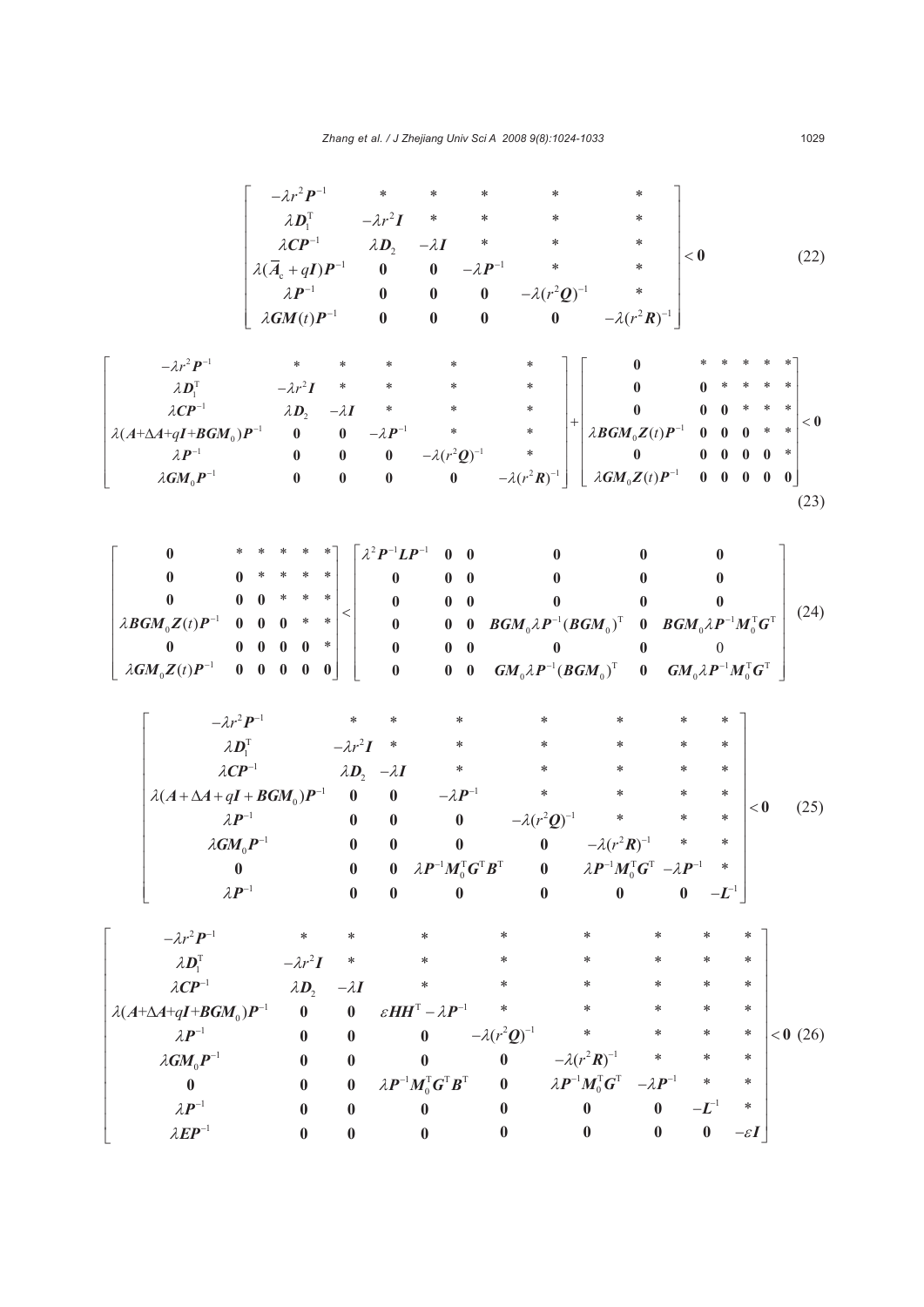$$
\begin{bmatrix} -X & * & * & * \\ \lambda P^{-1} M_0^{\mathrm{T}} G^{\mathrm{T}} & -\lambda P^{-1} & * & * \\ \lambda P^{-1} M_0^{\mathrm{T}} G^{\mathrm{T}} & 0 & -\lambda P^{-1} & * \\ 0 & \lambda P^{-1} & 0 & -L^{-1} \end{bmatrix} < 0. \quad (27)
$$

Defining  $\lambda P^{-1} = S$ ,  $GM_0S = Y$ , so Eq.(27) is Eq.(17). Thus, with the LMIs Eqs.(16) $\sim$ (18), the controller Eq.(19) can be obtained for the multiple criteria  $(a)~(c)$ . This completes the proof.

To solve the suboptimal RGCC problem in this paper, the desirable RGCC controller that minimizes the upper bound of the cost function Eq.(6) can be developed straightforwardly, based on Theorem 1. The design is formulated as the following optimization problem:

**Corollary 1** Consider the system Eq.(1) and cost function Eq.(6) in the sensor fault case. For the given constraints (a), (b) and (c), if there exist matrices  $S>L>0$ , *Y* and scalars  $\epsilon > 0$ ,  $\lambda > 0$ , such that the following optimization problem

$$
\min_{s, Y, \lambda, \varepsilon} \lambda, \qquad \text{s.t. LMIs (16)~(18)} \tag{28}
$$

has solution  $\varepsilon_0$ ,  $\lambda_0$ ,  $\mathbf{S}_0$  and  $\mathbf{Y}_0$ , then for all admissible uncertainties and possible faults *M*(*t*),

$$
\boldsymbol{u}_{0}^{\mathrm{f}}(t) = \boldsymbol{G}_{0} \boldsymbol{x}^{\mathrm{f}}(t) = \boldsymbol{Y}_{0} \boldsymbol{S}_{0}^{-1} \boldsymbol{M}_{0}^{-1} \boldsymbol{x}^{\mathrm{f}}(t) \tag{29}
$$

is a suboptimal RGCC controller, such that the faulty closed-loop system Eq.(4) is quadratically stable meeting the constraints  $(a)$   $\sim$   $(d)$ , and the corresponding closed-loop quadratic cost function *J* is with *J*< $(q/r^2)$ λ<sub>0</sub>.

It is clear that  $Eq.(28)$  is a convex optimization problem with LMI constraints and can be effectively solved by various existing LMI software. Thus, the minimization of  $\lambda$  implies the minimization of the upper bound of the quadratic cost function *J* in Eq.(6). The convexit

that a global optimum, when it exists, is reachable.

Based on Theorem 1 and Corollary 1, the design procedure for the suboptimal RGCC controller with constraints  $(a)$   $\sim$   $(d)$  can be concluded as follows:

Step 1: Initialization. According to the description of the system, set the suitable parameters of the fault model and the uncertainty model, and the given multi-criterion constraints.

Step 2: For the constraint (c), with the technique of the LMI Toolbox (Boyd *et al*., 1994) or that introduced in (Zhang D. *et al*., 2007), select a matrix *X*>**0** with  $0 \leq X_{ii} \leq \alpha_i$  (*i*=1, 2, …, *p*); determine a proper matrix *U* by the initial state.

Step 3: Compute the optimal problem Eq.(28) by the LMI software.

Step 4: If the optimal solution is available, the desirable reliable controller Eq.(29) is obtained, stop; otherwise,

Step 4.1: Relax *Xii* and go to Step 2.

Step 4.2: If for all possible *X* and *U*, the optimal problem is not feasible, this method cannot get a feasible controller for the prescribed multi-criterion constraints, stop.

In a similar manner to Theorem 1 and Corollary 1, as for the system Eq.(1) in the normal case with constraints  $(a)$   $\sim$   $(d)$ , we can get the suboptimal GCC controller without fault tolerance. It is described by the following corollary without proof:

**Corollary 2** Consider the system Eq.(1) and cost function Eq.(6) without faults, i.e.,  $M(t)=I$ . For the given constraints (a), (b) and (c), if there exist matrices  $S>0$ , *Y* and scalars  $\lambda>0$ ,  $\beta>0$ , such that the following optimization problem

$$
\min_{S,Y,\lambda,\beta} \lambda \quad \text{s.t. LMIs (16), (31) and (32) } \tag{30}
$$

has solution  $\lambda_n$ ,  $\beta_n$ ,  $S_n$ , and  $Y_n$ , where LMIs Eqs.(31) and (32) are given as follows:

of the quadratic cost function *J* in Eq.(6).  
\nty of the optimization problem ensures\n
$$
\begin{bmatrix}\n-x & Y \\
y^T & -S\n\end{bmatrix} < 0,
$$
\n(31)  
\n
$$
\begin{bmatrix}\n-x^2S & * & * & * & * & * & * & * \\
\lambda D_1^T & -\lambda y^2 I & * & * & * & * & * \\
CS & \lambda D_2 & -\lambda I & * & * & * & * & * \\
(A+qI)S + BY & 0 & 0 & \beta H H^T - S & * & * & * & * \\
S & 0 & 0 & 0 & -\lambda (r^2 Q)^{-1} & * & * \\
Y & 0 & 0 & 0 & 0 & -\lambda (r^2 R)^{-1} & * \\
ES & 0 & 0 & 0 & 0 & 0 & -\beta I\n\end{bmatrix}
$$
\n(32)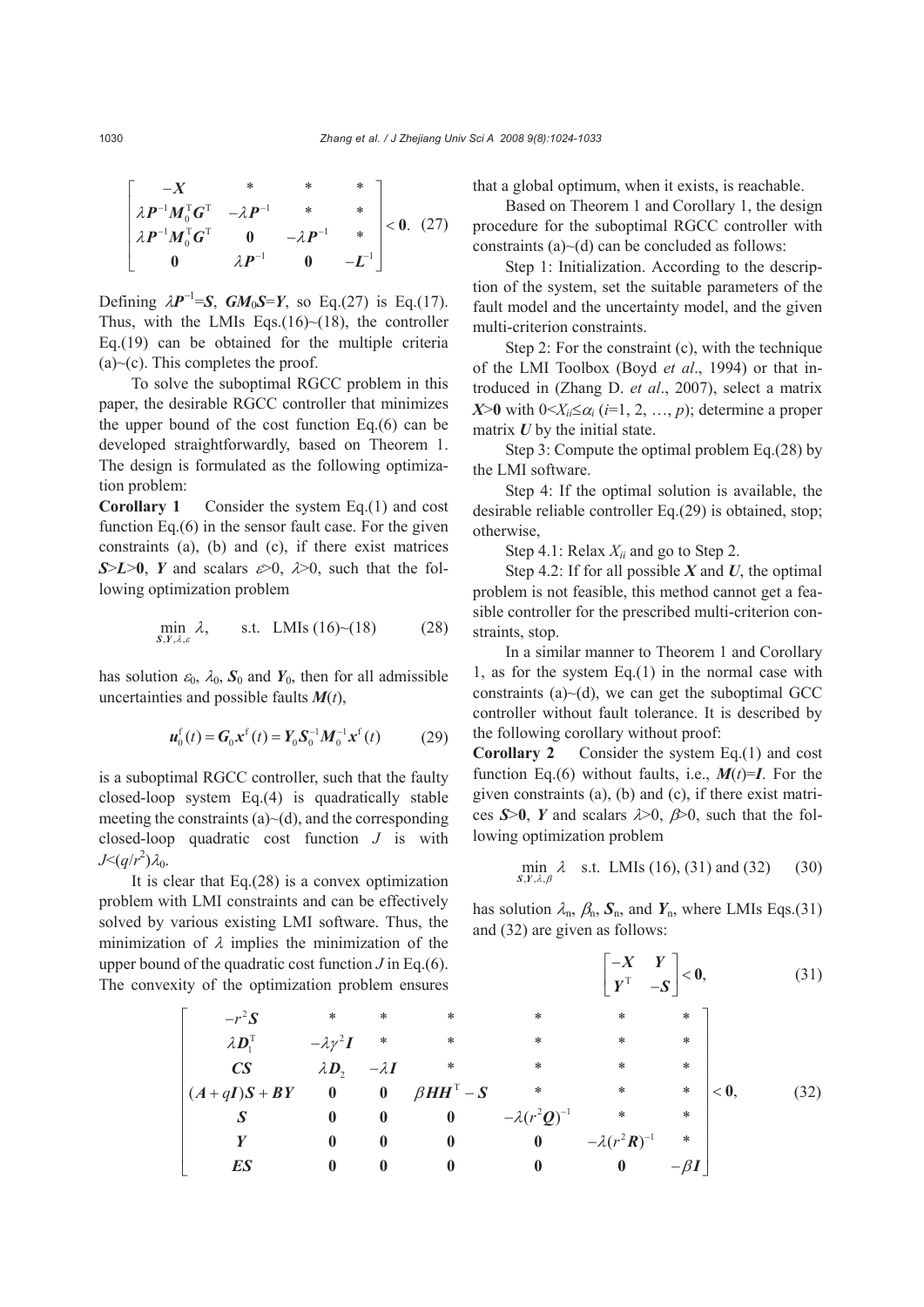then for all admissible uncertainties,

$$
\boldsymbol{u}_{n}(t) = \boldsymbol{G}_{n}\boldsymbol{x}(t) = \boldsymbol{Y}_{n}\boldsymbol{S}_{n}^{-1}\boldsymbol{x}(t) \tag{33}
$$

is a suboptimal GCC controller such that the closedloop system Eq.(4) without faults is quadratically stable with constraints (a), (b), (c) and (d), and the corresponding closed-loop quadratic cost function *J* is with  $J \leq (q/r^2) \lambda_n$ .

## SIMULATIVE EXAMPLES

In this section two simple examples for sensor faults are presented to illustrate the proposed design method. To show the necessity of RGCC, the results are also compared with its corresponding GCC controller design without taking the possible fault into consideration.

**Example 1** Consider an uncertain system Eq.(1) with parameters as follows:

$$
A = \begin{bmatrix} -2.6 & 1 \\ 0.1 & 0.04 \end{bmatrix}, B = \begin{bmatrix} 1.42 \\ 1 \end{bmatrix}, H = \begin{bmatrix} 0.61 \\ 0 \end{bmatrix},
$$
  

$$
D_1 = \begin{bmatrix} 0 \\ -1 \end{bmatrix}, x(0) = \begin{bmatrix} 0.5 \\ -0.4 \end{bmatrix}, E = \begin{bmatrix} 0 & -0.3 \end{bmatrix}, C = \begin{bmatrix} -1 & 0 \end{bmatrix},
$$
  

$$
D_2 = 0.5, Q = 0.6 I_{2 \times 2}, R = 1,
$$

Obviously, the open-loop system is unstable. Assume that the parameters of the sensor fault model are  $l_{\text{L}i}$ =0.6936 and  $l_{\text{U}i}$ =1.5 (*i*=1, 2), then  $M_0$ = diag{1.0968, 1.0968}, *L*=diag{0.3676, 0.3676}. Suppose that the fault occurred at *t*=2.01 s in the second channel of sensors for state-feedback control: *m*<sub>2</sub>(*t*)=1.4−0.045[1−exp(−0.003*t*)]. Let *U*=[0.5 −0.4]<sup>T</sup> in the simulation calculation. The multi-criterion constraints are:

(a') 
$$
A(A_c + \Delta A) \subset \Phi(-q, r) = \Phi(-2, 1.999);
$$

(b′) ||*H*(*s*)||∞≤*γ*=7;

(c') Control input constraint  $|\mathbf{u}^{\text{f}}(t)| \leq \sqrt{\alpha} =$  $0.4243$ 

(d′) The upper bound for the quadratic cost function Eq.(34) is minimized:

$$
J = \int_0^\infty \left[ 0.6x_1^2(t) + 0.6x_2^2(t) + (u^f(t))^2 \right] dt. \quad (34)
$$

We apply the design method developed in Section 3 and solve the associate LMIs by the LMI Toolbox of Matlab. With *X*=0.18, the corresponding optimal solution for reliable control design is

$$
\boldsymbol{S}_0 = \begin{bmatrix} 2.5507 & -0.0064 \\ -0.0064 & 0.3677 \end{bmatrix}, \quad \lambda_0 = 4.4073, \quad \varepsilon_0 = 1.2909,
$$

*Y*<sub>0</sub>=[−0.06503 −0.1609]. Thus, a desired suboptimal RGCC controller I with constraint (c') is  $u_0^f(t)$ =  $[-0.02425 \ -0.3993]$  $x^f(t)$ , which makes the faulty closed-loop system meet the constraints (a′) and (b′), and the optimized upper bound of quadratic cost function Eq.(34) is  $J \le x^T(0) (q/r^2) P x(0) = x^T(0) (q/r^2)$  $\cdot (S_0/\lambda_0)^{-1}x(0)=1.1702$ . For comparison, a suboptimal GCC controller II without fault tolerance by Corollary 2 is developed as *u*n(*t*)=[0.1045 −0.7174]*x*(*t*) for the same constraints  $(a')\sim(d')$ . The optimized upper bound of quadratic cost function Eq.(34) is 0.2722. Figs.1 and 2 illustrate the distribution of the closed-loop poles and the magnitudes of control inputs with the two controllers for the normal case and fault case, respectively. The upper bound of *H*∞ disturbance rejection level for controller I is 0.7904 in the normal case and 0.7263 in the fault case, while for controller II the bound is 0.7904 in the normal case and 0.7379 in the fault case.



**Fig.1 Distribution of closed-loop poles on the** *s***-plane in normal and fault cases (black color: the first closed-loop pole; red color: the second closed-loop pole). (a) With controller I in the normal case; (b) With controller I in the fault case; (c) With controller II in the normal case; (d) With controller II in the fault case**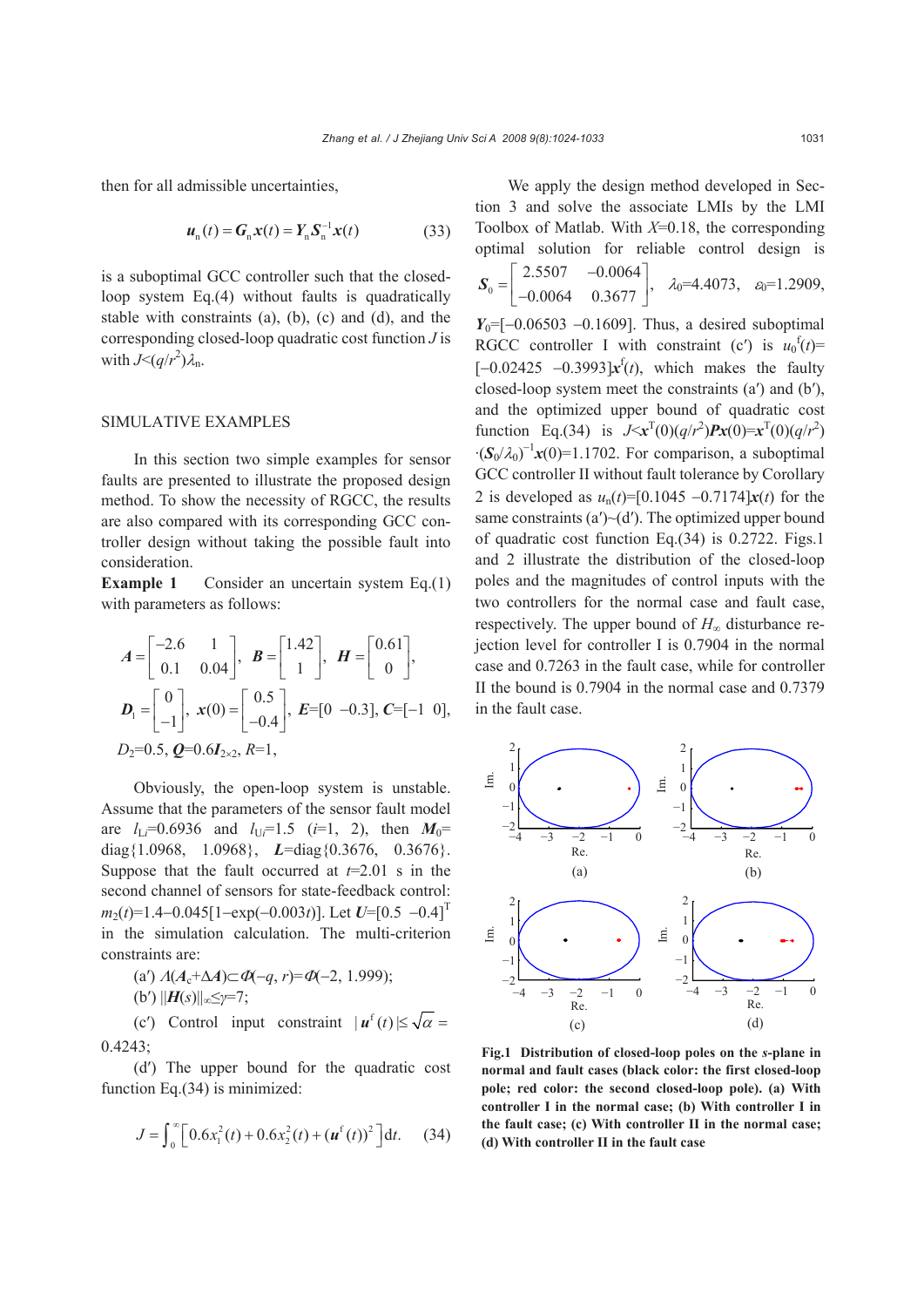

**Fig.2 Magnitudes of control input signals (local zooming in). (a) With reliable controller I; (b) With controller II**

The above simulation results indicate that both the controllers ensure the corresponding closed-loop system achieves the expected performance constraints  $(a')\sim(d')$  in the normal case. Whereas in the fault case it is easy to check from Fig.2b that the magnitude of the control input governed by controller II is greater than  $\alpha^{1/2}$ =0.4243 between *t*=2.01 s and *t*=2.84 s, so the performance constraint (c′) cannot be guaranteed. At that moment, the performance constraints  $(a')\sim(d')$ can still be guaranteed by controller I. The simulation verifies the validity of the proposed method.

**Example 2** This example demonstrates the comparison between the optimal GCC design in (Yu *et al.*, 2004) and our reliable design with the constraints (c) and (d).

The system parameters are as follows:

$$
A = \begin{bmatrix} -0.1361 & -1.3454 & 0.5426 \\ 0.1669 & -1.7522 & -0.1989 \\ 0.8811 & -0.8681 & -1.3406 \end{bmatrix},
$$
  

$$
B = \begin{bmatrix} 6.6422 & -6.4263 \\ -0.6341 & -2.2412 \\ 3.8187 & -7.3330 \end{bmatrix},
$$
  $Q=I_{3\times 3}, R=I_{2\times 2},$   $x(0) = \begin{bmatrix} 1 \\ 1 \\ 1 \end{bmatrix},$ 

and other parameters are all zeros. Assume that the parameters of the sensor fault model are 0.5678≤ *m*1(*t*)≤1.10, 0.8064≤*m*2(*t*)≤1.90, 0.6496≤*m*3(*t*)≤1.50. Suppose that the fault signal is  $M(t)$ =diag{1, 1.790, 1.40} and  $U=[1 \ 1 \ 1]^T$  in the simulation. The multi-criterion constraints are:

(a″) The closed-loop system is asymptotically stable;

(b") Control input constraint  $|\boldsymbol{u}^{\text{f}}(t)| \leq \sqrt{\alpha} = 0.83;$ (c″) The upper bound for the quadratic cost function Eq.(35) is minimized:

$$
J = \int_0^\infty [\mathbf{x}^{\mathrm{T}}(t)\mathbf{Q}\mathbf{x}(t) + (\mathbf{u}^{\mathrm{f}}(t))^{\mathrm{T}}\mathbf{R}\mathbf{u}^{\mathrm{f}}(t)]\mathrm{d}t. \quad (35)
$$

By the reliable design method proposed in this paper, a desirable controller III is obtained as

$$
\boldsymbol{u}_0^{\mathrm{f}}(t) = \begin{bmatrix} -0.11123 & 0.08741 & -0.02348 \\ -0.008261 & 0.00325 & 0.0037325 \end{bmatrix} \boldsymbol{x}^{\mathrm{f}}(t).
$$

In contrast, an optimal GCC controller IV by the method in (Yu *et al.*, 2004) is

$$
\boldsymbol{u}_{n}(t) = \begin{bmatrix} -0.5463 & 0.3251 & -0.02967 \\ -0.04279 & 0.4153 & 0.3485 \end{bmatrix} \boldsymbol{x}(t).
$$

Both the two controllers can guarantee the given constraints in the normal case, and the optimized upper bounds of quadratic cost index Eq.(35) with controllers III and IV are 191.89 and 0.3609, respectively. In the fault case, however, the index is 3.7973 for the latter, which is beyond the bound although the faulty closed-loop system is still stable. In contrast, the index is 133.65 for controller III. For the control input, Fig.3 illustrates that the magnitude of  $u_{n2}(t)$ with controller IV violates the constraint (b″). In this case, the reliable control guaranteed all the constraints, indicating the validity of our proposed method.



**Fig.3 Magnitudes of control input signals (local zooming in). (a) With reliable controller III; (b) With controller IV**